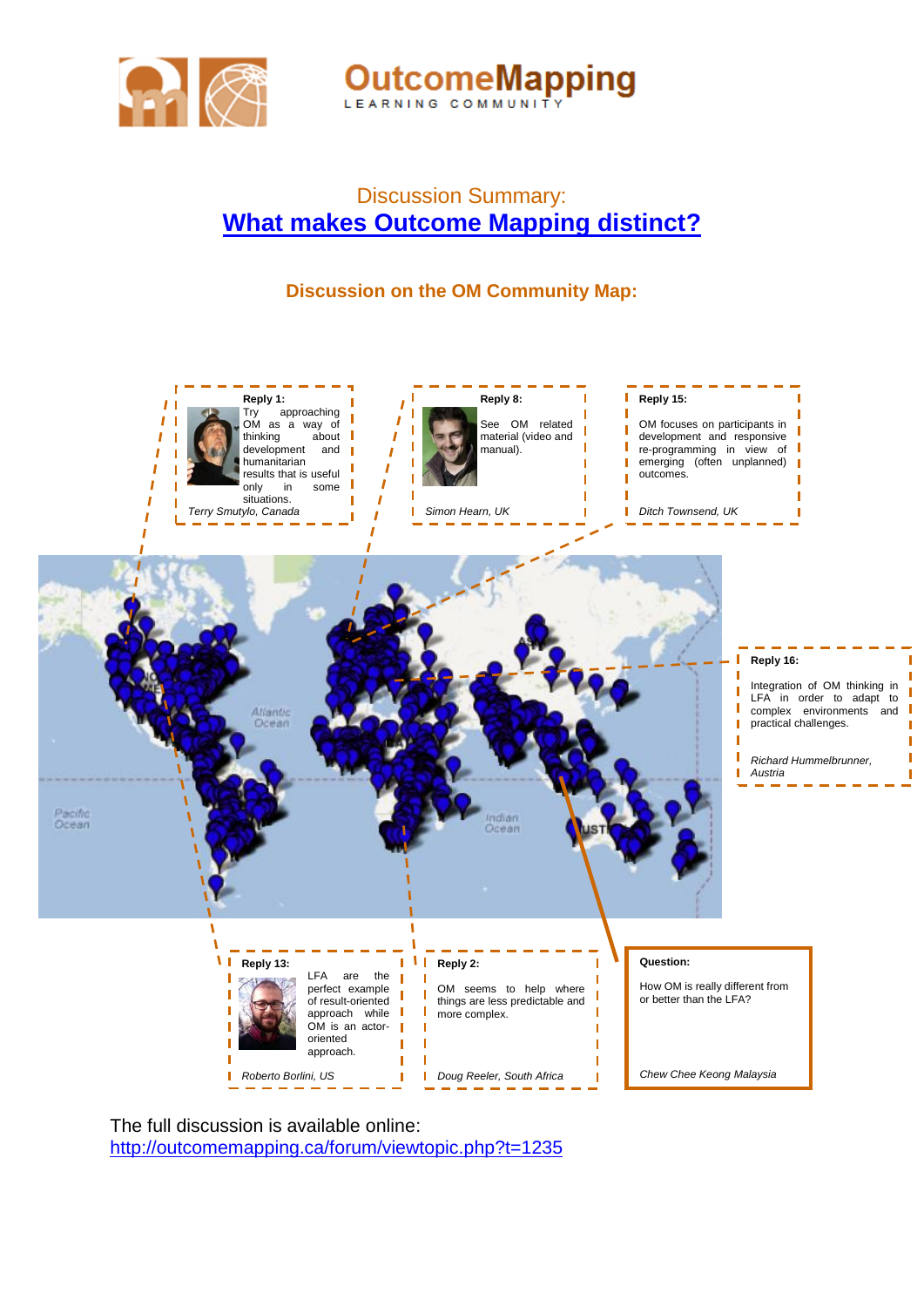

utcomeMapping LEARNING COMMUNIT

**Original Email**  [Chew Chee Keong,](http://www.outcomemapping.ca/members/member.php?id=1983) Malaysia 9 May, 2012

Hi, I am Chew and I am based at the International Federation of Red Cross and Red Crescent Societies (IFRC) Asia Pacific Zone Office in Kuala Lumpur. I am with the PMER unit at the zone office and my work is mostly focused on PMER capacity building, our priority target group being the technical programme managers in the IFRC secretariat and those in the RCRC national societies. I do a lot of PMER training and mentoring as part of the capacity building, and we use the Logical Framework Approach (LFA) as our planning tool.

I have been trying to keep up with the latest developments and thinking in OM since I sat through an OM session during a M&E training workshop in Kuala Lumpur a few years ago. And I have hesitated for a very long time to ask questions of clarification or start sharing through this OM learning community.

As a PMER trainer and practitioner, I have always been interested in new PMER approaches, tools, and thinking and so on, and to learn from them and adapt them for use in the IFRC. I would read the latest PMER manuals, concept papers and so on. I have done the same with OM, and this manual which Sonia has produced.

Unfortunately, and quite likely because I may not have adequately understood OM, I have not really been able to take advantage of any of the new OM concepts and philosophy or learn from them and make use of them in my work in the IFRC. Regrettably, I have not been convinced of the OM approach.

I am very serious about learning new PMER approaches and tools, and if I find something that is better than the LFA, which, despite its limitations, is still the best planning tool there is at the moment, I think, I will be the first to adopt and change.

If anyone has the time, can you please tell me, hopefully in very simple language (without using of the OM terms), why OM should be the new flavour and how OM is really different from or better than the LFA? I would be really grateful to you for sparring your time to do this.

Thank you and kind regards to everyone.

Chew

**Responses were received, with many thanks, from:**

- 1. [Terry Smutylo,](http://www.outcomemapping.ca/members/member.php?id=94) Canada
- 2. [Adot Killmeyer-Oleche,](http://www.outcomemapping.ca/members/member.php?id=1466) Austria
- 3. [Doug Reeler,](http://www.outcomemapping.ca/members/member.php?id=134) South Africa
- 4. [Monica Mercieca,](http://www.outcomemapping.ca/members/member.php?id=4624) Australia
- 5. [Simon Hearn,](http://www.outcomemapping.ca/members/member.php?id=578) UK
- 6. [Tony Prior,](http://www.outcomemapping.ca/members/member.php?id=3551) US
- 7. [Roberto Borlini,](http://www.outcomemapping.ca/members/member.php?id=2833) US
- 8. [Ditch Townsend,](http://www.outcomemapping.ca/members/member.php?id=4503) UK
- 9. [Richard Hummelbrunner,](http://www.outcomemapping.ca/members/member.php?id=3303) Austria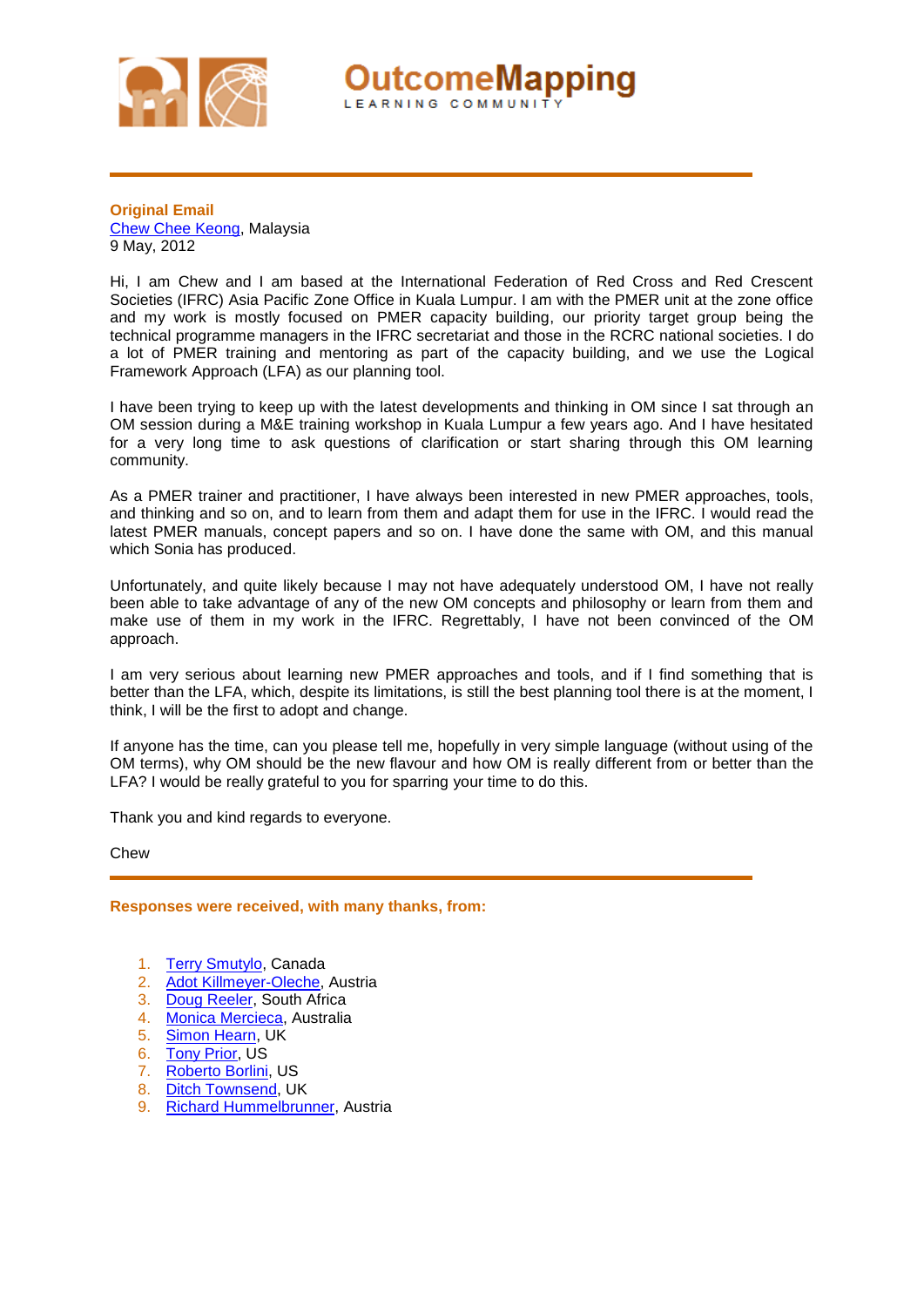

**OutcomeMapping** LEARNING COMMUNIT

## **Summary of Responses:**

- 1. [Terry Smutylo](http://www.outcomemapping.ca/members/member.php?id=94) shares a simple definition of OMin-a-nutshell made by one of the participants at a recent workshop in Canberra. As the textbox shows, OM is an approach to understanding and measuring changes in people's behaviour. Players are the focus of OM which recognises the importance of agency in interventions.
- 2. [Doug Reeler](http://www.outcomemapping.ca/members/member.php?id=134) took this idea further. According to him, OM is helpful in unpredictable and more complex contexts where you can only be guided by observing immediate changed in behaviour and relationships – where formalised frameworks are 'more of a bother than a help'. In addition, he shared his experience working with rural women caregivers co-producing services for young children. The key of this process is involvement of everyone, especially women who are not used to M&E language and framework. The challenge is to protect practice on the ground but to attract donors that demand usual formalised frameworks.
- 3. [Chew Chee Keong](http://www.outcomemapping.ca/members/member.php?id=1983) wanted further clarification on the difference of successful case studies using OM and cases where LFA have not worked.
- OM is an approach to understanding and measuring changes that occur in people's behaviour that are, at least in part, likely to be response to a planned intervention.
- OM recognises that changes to people's behaviour will usually be the result of a number of "things" in people's lives (including their own agency) so that any intervention can only contribute to change – it can be never be the sole 'cause' of change.
- The focus of OM is on players who are in the sphere influence of the intervention/program/project (including the players who implement the program and the player who are the 'target' of the program.
- Behaviours that the program would expect/like/love to see from groups of players are described (and re-described across time as the context/situation changes) and monitored.
- The 'success' of the program will be determined by agreeing on which behaviours by players 'should' be exhibited at various points in time.
- 4. [Simon Hearn](http://www.outcomemapping.ca/members/member.php?id=578) linked back to the [OM manual](http://outcomemapping.ca/resource/resource.php?id=269) and a [video](http://vimeo.com/channels/outcomemapping#38502384) presenting an overview of OM by Sarah Earl, one of the authors of the manual.
- 5. [Tony Prior](http://www.outcomemapping.ca/members/member.php?id=3551) shared a few ideas about how USAID is changing programming procedures and policies in order to make their strategies more adaptive and focused on learning. For instance, they are linking results frameworks at the strategic level and LFA for project planning. Although some USAID missions tried OM, there is still uncertainty on how to adapt it to their regular approaches. For more details about this process see the resource uploaded by Tony: [ADS](http://transition.usaid.gov/policy/ads/200/200.pdf)  Chapter 200 - [Introduction to Programming Policy.](http://transition.usaid.gov/policy/ads/200/200.pdf)
- 6. [Roberto Borlini](http://www.outcomemapping.ca/members/member.php?id=2833) contributed to the discussion a [post](http://monitoringaid.blogspot.com/2012/04/logframes-vs-outcome-mapping.html) about the difference between LFA and Outcome Mapping from the practitioner's approach. He finds that logical frameworks are the perfect example of results-oriented approach whereas Outcome Mapping is an actor-oriented approach. He linked back to the **OM Resource Library** as a starting point to understand different approaches. He also presented a table as a starting point to mixed approaches according to the size of implementing organisation and type of project.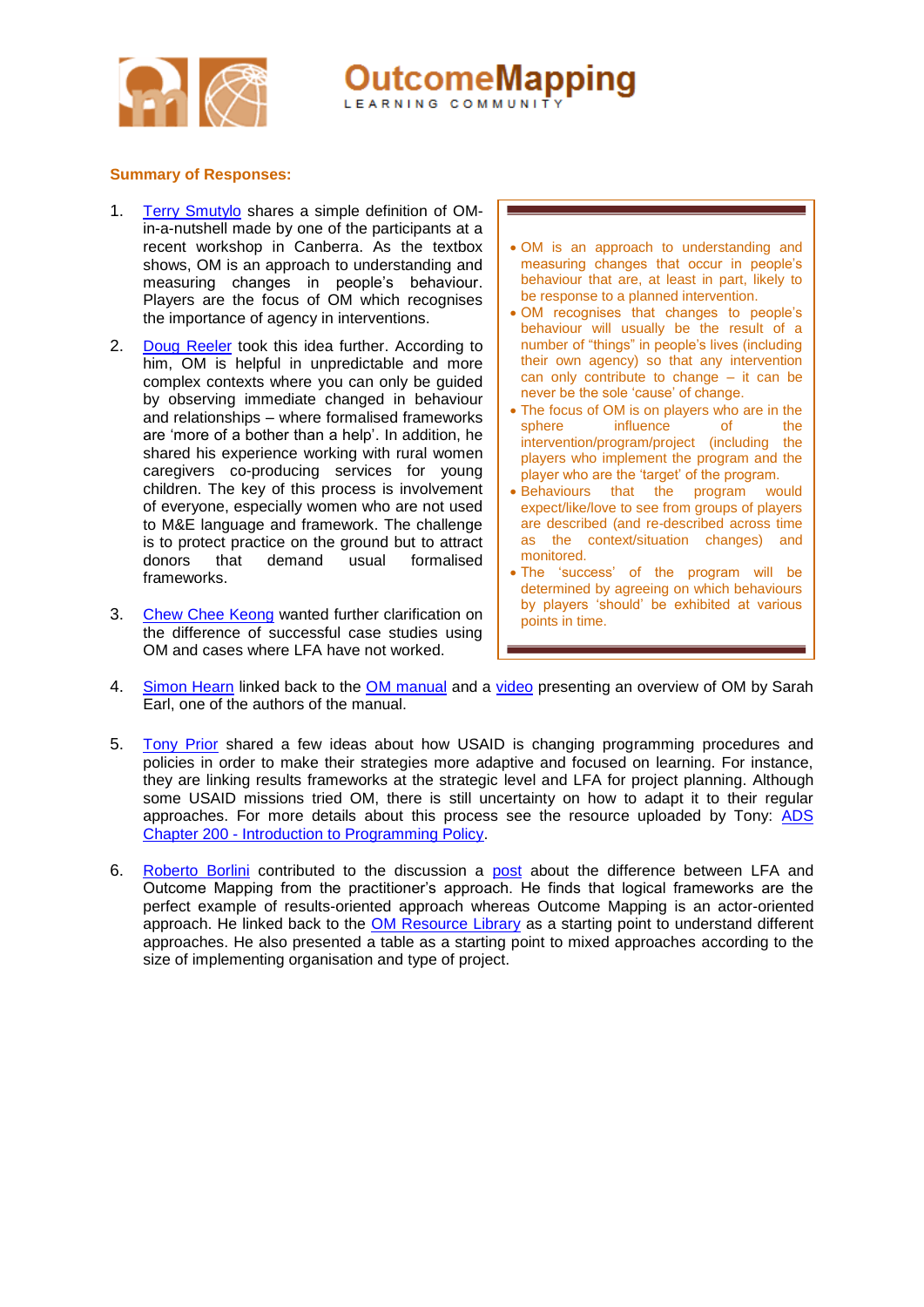

**OutcomeMapping** 

|                                         |              | Type of project                                                                                                                                                                                                                          |                                                                                                                                                                                                                                                                                                                                                                          |
|-----------------------------------------|--------------|------------------------------------------------------------------------------------------------------------------------------------------------------------------------------------------------------------------------------------------|--------------------------------------------------------------------------------------------------------------------------------------------------------------------------------------------------------------------------------------------------------------------------------------------------------------------------------------------------------------------------|
|                                         |              | <b>Soft</b>                                                                                                                                                                                                                              | Hard                                                                                                                                                                                                                                                                                                                                                                     |
| Size of<br>implementing<br>organization | <b>Big</b>   | Results, although<br>mostly<br>intangible,<br>produce<br>observable impact due to<br>relative<br>size<br>of<br>the<br>organization compared to<br>the sector. Actor-oriented<br>approaches can be helpful<br>for project design and M&E. | <b>Results</b><br>are<br>concrete<br>and<br>straightforward to<br>measure.<br>Impact is a consequence of<br>sheer size more than of planned<br>strategy. Impact on different<br>stakeholders is likely to be<br>overlooked. Integrating an actor-<br>oriented approach is advisable to<br>analyze full extent of project<br>(potential<br>negative<br>impact<br>impact). |
|                                         | <b>Small</b> | Sector-wide impact is hard<br>to measure/achieve. Results<br>are mostly intangible. Actor-<br>oriented approach is key to<br>project design, management<br>and M&E.                                                                      | Although results can be easily<br>measured, sector-wide impact<br>eludes implementers. The focus<br>is on activities/outputs.<br>Integrating an<br>actor-oriented<br>approach to project design is<br>necessary to scale up impact.                                                                                                                                      |

- 7. Roberto responded to Chew's question on case studies using OM or LFA. He shared the experience of a [food security project using logframe](http://www.outcomemapping.ca/forum/download.php?id=547) and a solid-waste management project in Latin America. In both cases, outputs had been produced but few people were using them. For him, a combination of results and actor-based approaches would have contributed to a more balanced intervention.
- 8. [Ditch Townsend](http://www.outcomemapping.ca/members/member.php?id=4503) raised the issue that using OM relates to the 're-humanisation in terms of power and relationships', a less material concept of development in contrast to LFA. In his experience, the main difference between the log frame and OM is that OM focusses on both the participants in development and on responsive re-programming in view of emerging (often unplanned) outcomes – neither of which are easy to achieve with the log frame.
- 9. [Richard Hummelbrunner](http://www.outcomemapping.ca/members/member.php?id=3303) added two weaknesses of the log frame from his experience; 1) in practice, log frames are not results-based; 2) assume a "linear" progression of effects which takes place quasi-automatic (i.e. irrespective of the actors involved) or contextual conditions. He summarised the critique about LFA in "Beyond Logframes: Using Systems Concepts in [Evaluation"](http://fasid.or.jp/shuppan/hokokusho/pdf/h21-3.pdf) by the [Foundation for Advanced Studies on International Development.](http://www.fasid.or.jp/english/) He also proposed variations to LFA, including the OM. He offered the integration of OM thinking in logframes given the widespread use of them by many agencies and donors. More details on his proposed methodology can be found here: "Adapting the design and use of logframes: to the type [of intervention. A case example from UNIDO"](http://www.outcomemapping.ca/forum/download.php?id=548).